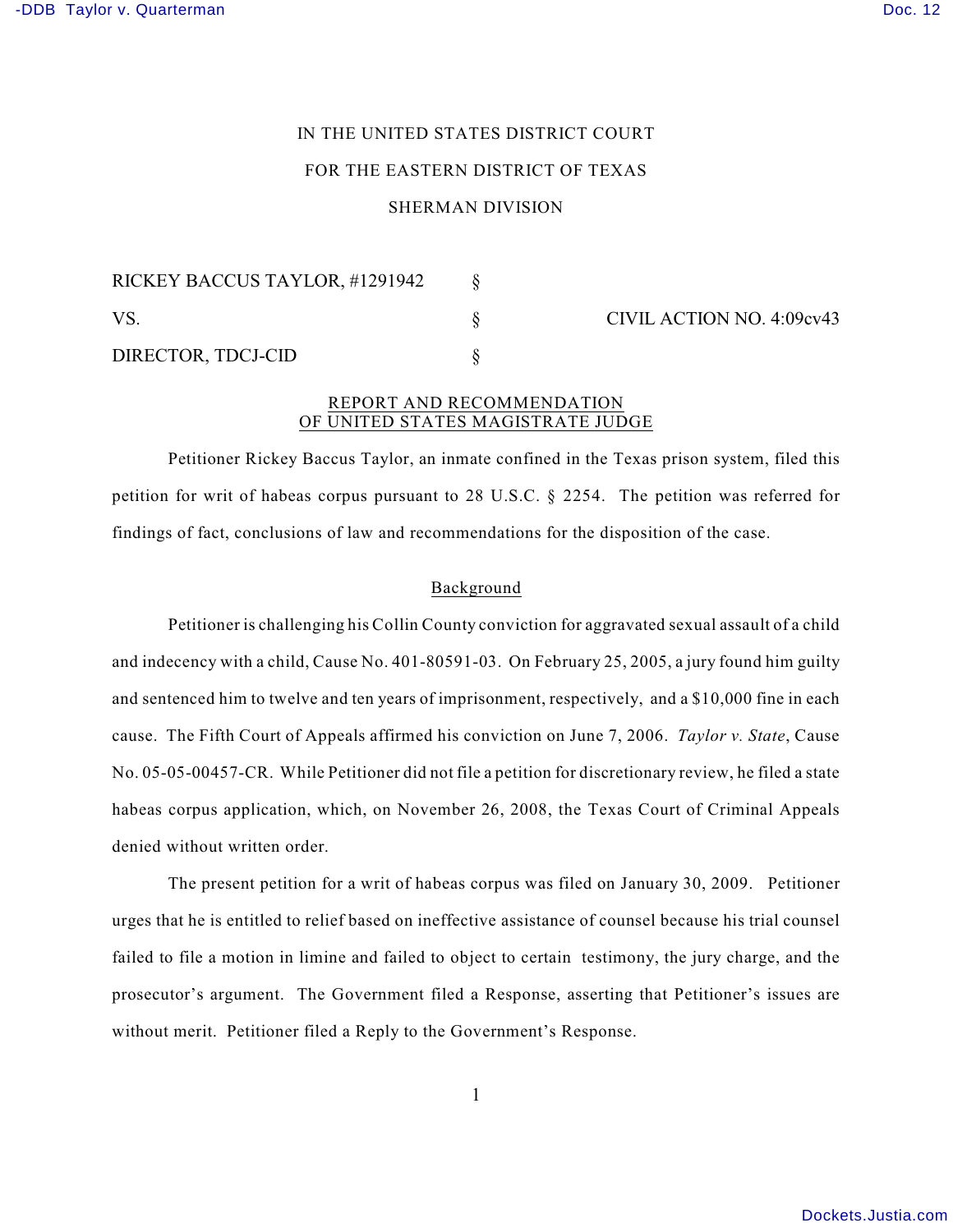### Statement of Facts

The Fifth Court of Appeals sets out the factual background of this case:

Taylor was charged after his twelve year old stepdaughter, A.D., disclosed to her school liaison officer that Taylor had "sexually harassed" her. In a single indictment, the State alleged in Count I that on or about November 1, 2001 Taylor (a) penetrated A.D.'s sexual organ with his sexual organ and (b) caused A.D.'s sexual organ to contact his sexual organ. *See* Tex. Pen. Code Ann. §  $22.021(a)(1)(B)(i), (iii), (2)(B)(Vernon Supp. 2005)$ . In Count II, the State alleged that on or about November 1, 2001 Taylor also engaged in sexual contact with A.D. by (a) having A.D.'s hand touch his genitals, (b) touching A.D.'s genitals with his hands, and ( c) touching A.D.'s breasts with his hands. *See id.*  $\frac{1}{2}$  21.11(a)(1),(c) (Vernon 2003).

At trial, A.D. testified that she was about seven years old when her mother married Taylor. During the first few years, Taylor "treated her like a daughter" but as she approached adolescence he started "doing things [she] didn't like." A.D. testified that the abuse began with "inappropriate touching" and escalated over the course of two years to his undressing himself on two different occasions and "positioning" her, also undressed, "facing himon his lap with her legs wrapped around him." According to A.D., "multiple instances" of touching occurred during the two-year period and, although she could not recall whether penetration actually occurred, there was at a minimum mutual contact of the sexual organs twice. Testifying in his defense, Taylor denied the allegations.

*Taylor*, slip op. No. 05-05-00457-CR, at \*1. (2006 WL 1545226)

# Federal Habeas Corpus Relief

The role of federal courts in reviewing habeas corpus petitions by prisoners in state custody is exceedingly narrow. A person seeking federal habeas corpus review must assert a violation of a federal constitutional right. *Lowery v. Collins*, 988 F.2d 1354, 1367 (5th Cir. 1993). Federal habeas corpus relief will not issue to correct errors of state constitutional, statutory, or procedural law, unless a federal issue is also present. *Estelle v. McGuire*, 502 U.S. 62, 67-68, 112 S. Ct. 475, 479- 80, 116 L. Ed.2d 385 (1991); *West v. Johnson*, 92 F.3d 1385, 1404 (5th Cir. 1996). In the course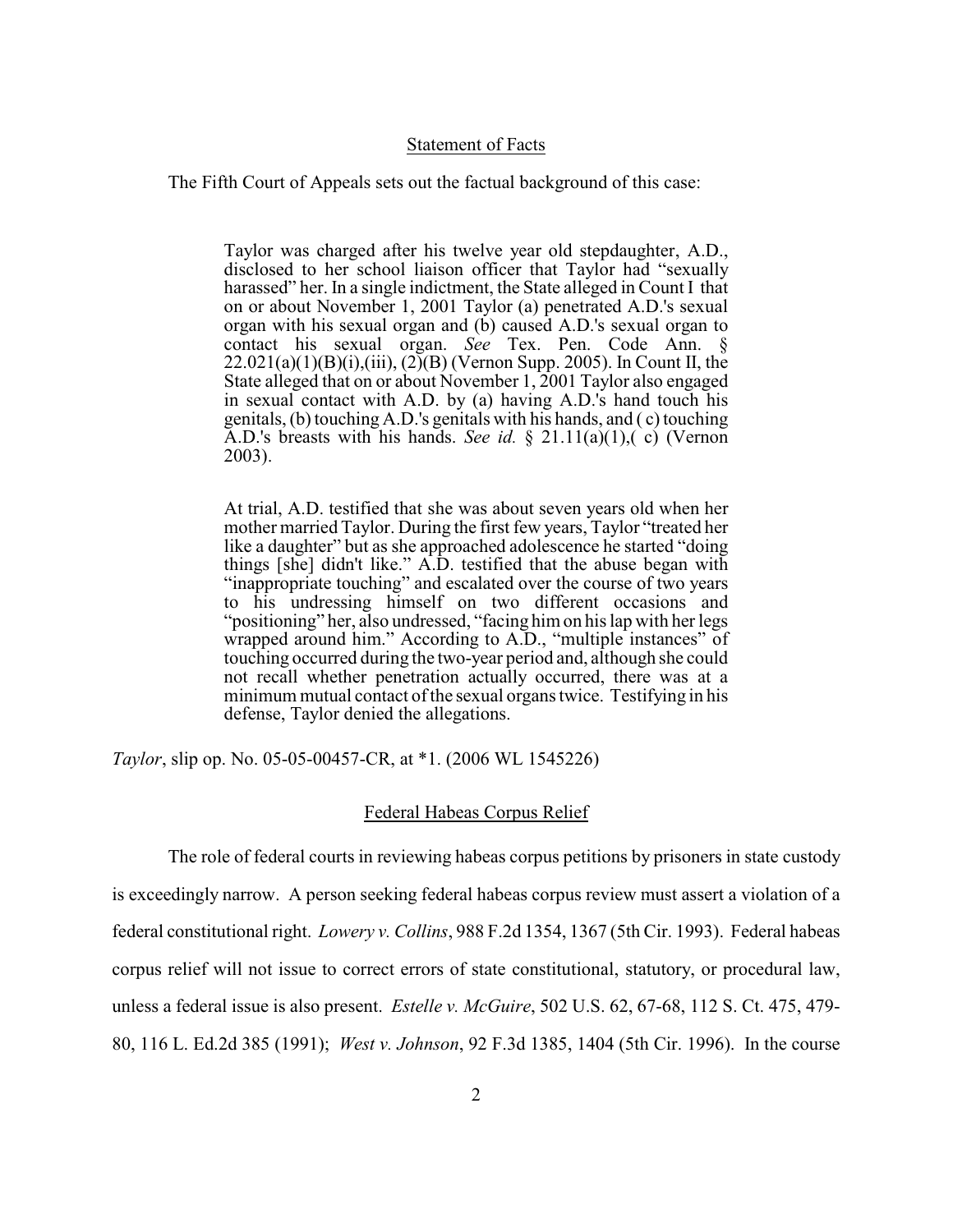of reviewing state proceedings, a federal court does not sit as a super state appellate court. *Dillard v. Blackburn*, 780 F.2d 509, 513 (5th Cir. 1986).

The prospect of federal courts granting habeas corpus relief to state prisoners has been further limited by the Antiterrorism and Effective Death Penalty Act of 1996. The new provisions of Section 2254(d) provide that an application for a writ of habeas corpus "shall not be granted with respect to any claim that was adjudicated on the merits in state court proceedings unless the adjudication of the claim: (1) resulted in a decision that was contrary to, or involved an unreasonable application of, clearly established Federal law, as determined by the Supreme Court of the United States; or (2) resulted in a decision that was based on an unreasonable determination of the facts in light of the evidence presented in the State court proceeding." *See Williams v. Taylor*, 529 U.S. 362, 402-03, 120 S. Ct. 1495, 1517-18, 146 L. Ed.2d 389 (2000); *Childress v. Johnson*, 103 F.3d 1221, 1224-25 ( $5<sup>th</sup>$  Cir. 1997). The statutory provision requires federal courts to be deferential to habeas corpus decisions on the merits by state courts. *Moore v. Cockrell*, 313 F.3d 880, 881 (5th Cir. 2002).

A decision by a state court is "contrary to" the Supreme Court's clearly established law if it "applies a rule that contradicts the law set forth in" the Supreme Court's cases. *Williams*, 529 U.S. at 405-06. A federal court's review of a decision based on the "unreasonable application" test should only review the "state court's 'decision' and not the written opinion explaining that decision." *Neal v. Puckett*, 286 F.3d 230, 246 (5th Cir. 2002) (*en banc*). "Under § 2254(d)(1)'s 'unreasonable application' clause, then, a federal habeas corpus court may not issue the writ simply because that court concludes in its independent judgment that the relevant state-court decision applied clearly established federal law erroneously or incorrectly." *Williams*, 529 U.S. at 411. Rather, that application must be objectively unreasonable. *Id.* at 409. The standard is satisfied only if "reasonable jurists considering the question would be of one view that the state court ruling was incorrect." *Davis v. Johnson*, 158 F.3d 806, 812 (5th Cir 1998) (internal quotation marks and citations omitted).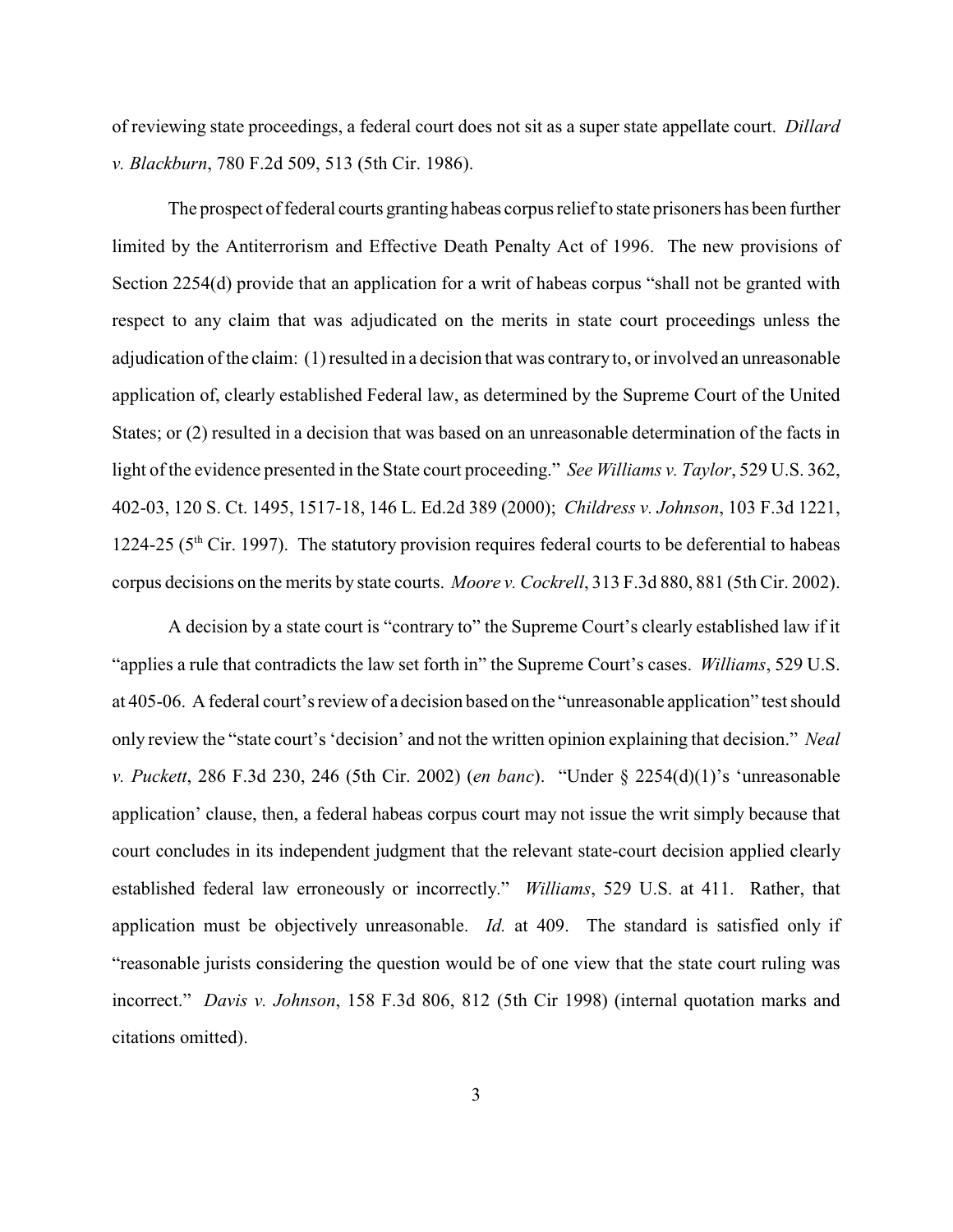The trial court's factual findings are entitled to a presumption of correctness unless the petitioner can rebut the presumption with clear and convincing evidence to the contrary. *Valdez v. Cockrell*, 274 F.3d 941, 947 (5th Cir. 2001). A federal district court must be deferential to state court findings supported by the record. *See Pondexter v. Dretke*, 346 F.3d 142, 149-152 (5th Cir. 2003). A state application that is denied without written order by the Texas Court of Criminal Appeals, as in the present case, is an adjudication on the merits. *Singleton v. Johnson*, 178 F.3d 381, 384 (5th Cir. 1999); *Ex parte Torres*, 943 S.W.2d 469, 472 (Tex. Crim. App. 1997) (holding a "denial" signifies an adjudication on the merits while a "dismissal" means the claim was declined on grounds other than the merits). The state court's presumption of correctness is especially strong where the trial judge and the state habeas judge are the same. *Miller-El v. Johnson*, 261 F.3d 445, 454 (5<sup>th</sup> Cir. 2001) (rev'd no other grounds, 537 U.S. 322, 123 S. Ct. 1029, 154 L. Ed.2d 931 (2003)). The presumption of correctness applies not only to express findings of fact, but also to unarticulated findings that are necessary to the state court's conclusions of mixed law and fact. *Valdez,* 274 F.3d at 948 n. 11.

### Ineffective Assistance of Trial Counsel

Petitioner asserts that he is entitled relief based on ineffective assistance of trial counsel.

#### Legal Standard

In order to succeed on a claim of ineffective assistance of counsel, a petitioner must show that "counsel's representation fell below an objective standard of reasonableness," with reasonableness judged under professional norms prevailing at the time counsel rendered assistance. *Strickland v. Washington*, 466 U.S. 668, 688, 104 S. Ct. 2052, 2065, 80 L. Ed.2d 864 (1984). The standard requires the reviewing court to give great deference to counsel's performance, strongly presuming counsel exercised reasonable professional judgment. *Id*., 446 U.S. at 690, 104 S. Ct. at 2066. The right to counsel does not require errorless counsel; instead, a criminal defendant is entitled to reasonably effective assistance. *Boyd v. Estelle*, 661 F.2d 388, 389 (5th Cir. 1981); *see*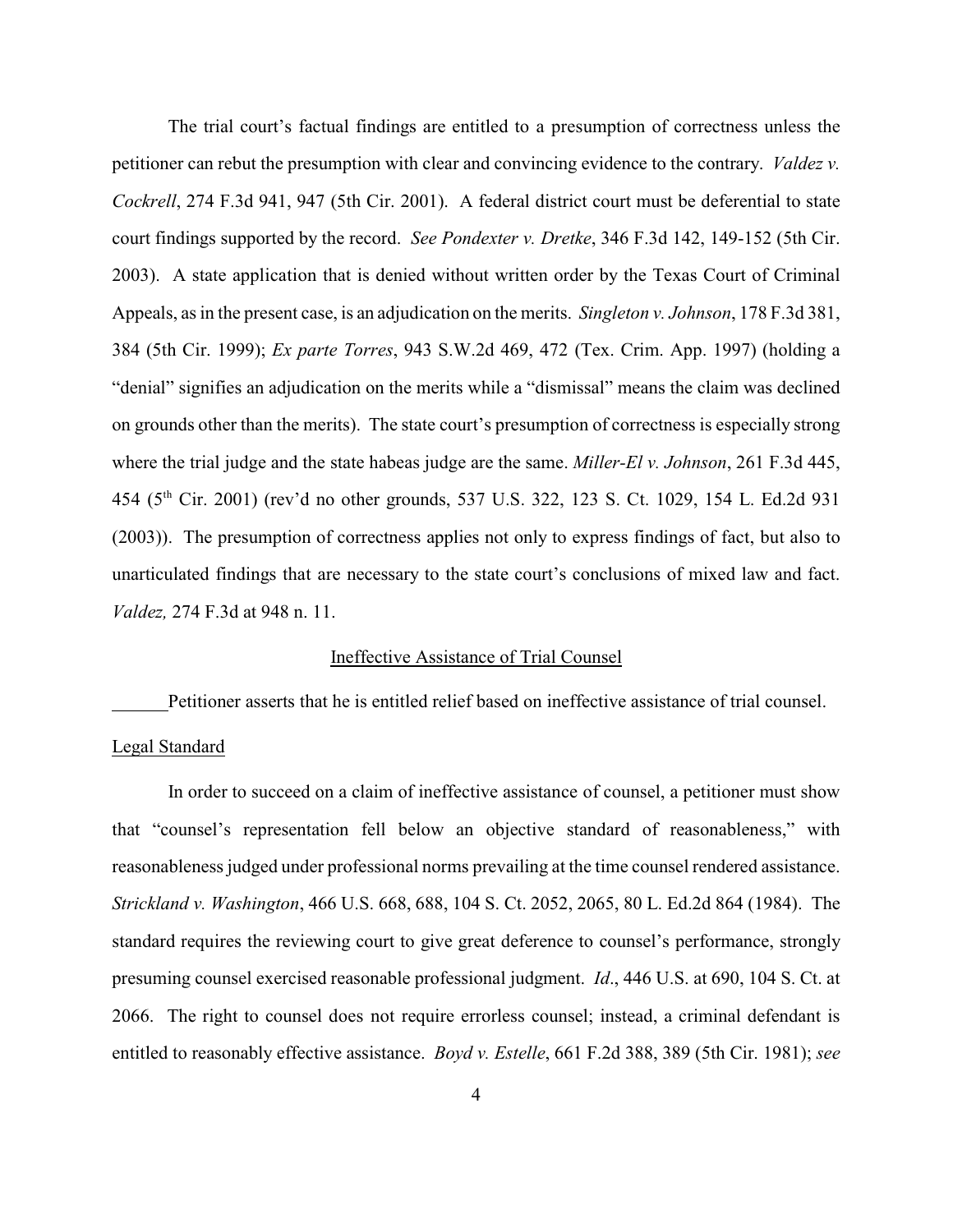*also Rubio v. Estelle,* 689 F.2d 533, 535 (5th Cir. 1982); *Murray v. Maggio*, 736 F.2d 279 (5th Cir. 1984). Secondly, the petitioner "must show that there is a reasonable probability that, but for counsel's unprofessional errors, the result of the proceeding would have been different. A reasonable probability is a probability sufficient to undermine confidence in the outcome." *Strickland*, 466 U.S. at 694, 104 S. Ct. at 2068. Petitioner must "affirmatively prove," not just allege, prejudice. *Id*., 466 U.S. at 693; 104 S. Ct. at 2067. If he fails to prove the prejudice component, the court need not address the question of counsel's performance. *Id*. 466 U.S. at 697; 104 S. Ct. at 2069.

### Failure to Object

 Petitioner asserts that his trial counsel was ineffective for failing to object in several instances. A failure to object does not constitute deficient representation unless a sound basis exists for objection. *See Emery v. Johnson*, 139 F.3d 191, 198 (5<sup>th</sup> Cir. 1997) (a futile or meritless objection cannot be grounds for a finding of deficient performance). Even with such a basis, however, an attorney may render effective assistance despite a failure to object when the failure is a matter of trial strategy. *See Burnett v. Collins*, 982 F.2d 922, 930 (5<sup>th</sup> Cir. 1993) (noting that a failure to object may be a matter of trial strategy as to which courts will not second guess counsel). Failure to make frivolous objections does not cause counsel's performance to fall below an objective level of reasonableness. *See Green v. Johnson*, 160 F.3d 1029, 1037 (5<sup>th</sup> Cir. 1998). On habeas review, federal courts do not second-guess an attorney's decision through the distorting lens of hindsight, but rather, the courts presume that counsel's conduct falls within the wide range of reasonable professional assistance and, under the circumstances, that the challenged action might be considered sound trial strategy. *Strickland*, 466 U.S. at 689, 104 S. Ct. at 2065.

# *Failure to Object to Testimony Using the Word, "victim"*

Petitioner claims that his trial counsel was ineffective for failing to object to testimony referring to the complaining witness as the "victim" or filing a motion in limine concerning this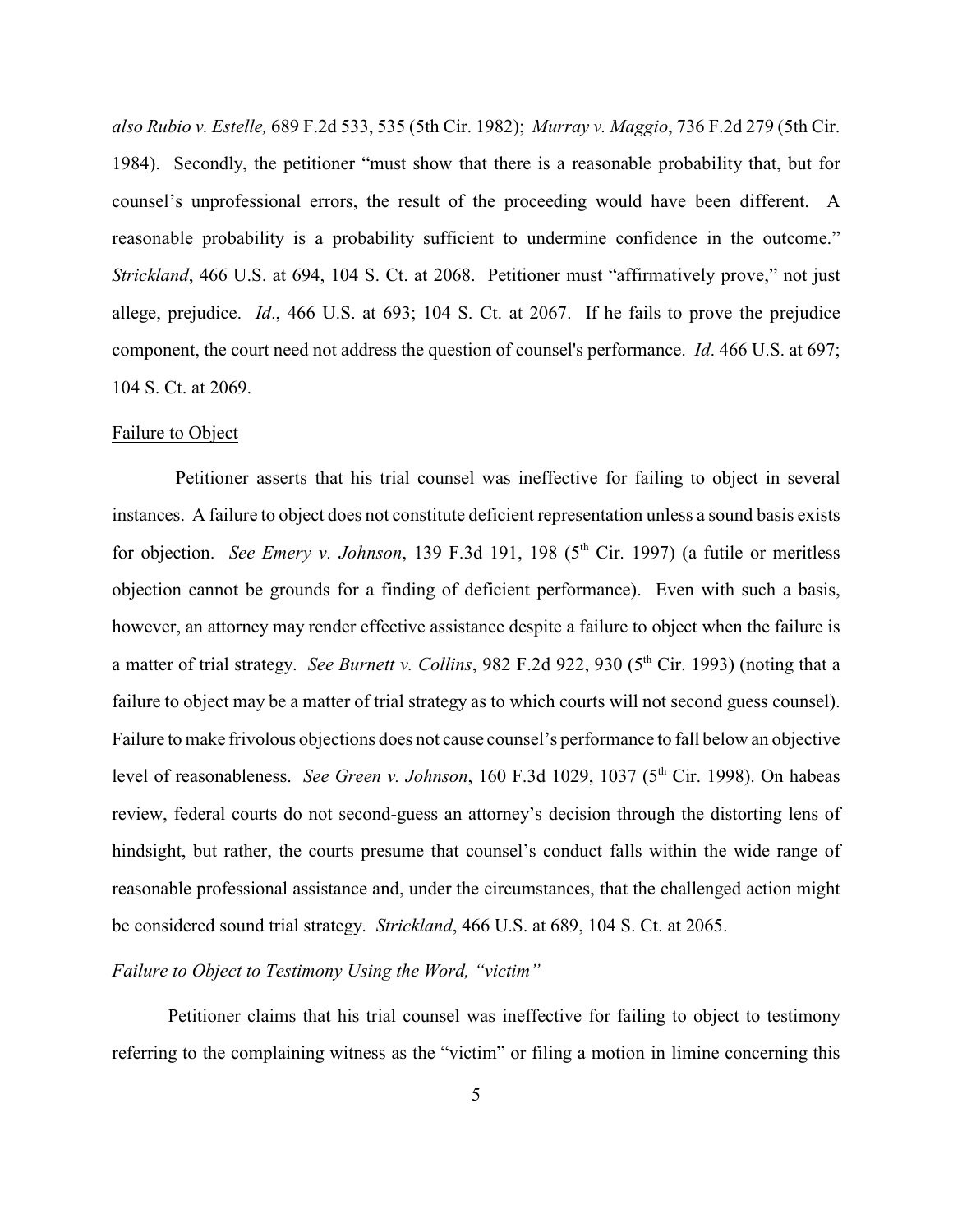issue. The state habeas court addressed this issue and made the following findings of fact:

- 3. Applicant was represented at trial by the Honorable Donald McDermitt, known to this Court as an experienced and competent criminal attorney.
- 4. Mr. McDermitt provided an affidavit to Applicant's writ counsel ("McDermitt's Affidavit for Applicant") and a separate affidavit to this Court ("Applicant's  $3/29$  Affidavit") concerning his representation of Applicant.
- 5. In his affidavits, McDermitt sometimes second-guesses his trial decisions and says that, "in retrospect," he "should have" done some things differently. But ineffective assistance is an objective standard, and an attorney's trial decisions are not judged in hindsight. *See Thompson*, 9 S.W.3d at 816, n. 2 (Meyers, J., dissenting); *Miniel v. State*, 831 S.W.2d 310, 323 (Tex. Crim. App. 1992). Therefore, McDermitt's after-the-fact, subjective assessment of his performance is not determinative of whether he was in fact ineffective. *See Pineda v. State*, 2 S.W.3d 1, 6 (Tex. App–Houston [1<sup>st</sup> Dist.] 1999, pet. ref'd).

. . .

- 8. Sergeant Gerald Burke testified at applicant's trial, and a few times during his testimony, he or the prosecutor referred to Ashley as the "victim."
- 9. McDermitt did not a file a motion in limine concerning the term "victim."
- 10. A motion in limine would not have assured that the word "victim" was not used during trial.
- 11. McDermitt was not deficient for failing to file a motion in limine concerning the term "victim." *See Hammond v. State*, 942 S.W.2d 703, 710 (Tex. App.–Houston [14<sup>th</sup> Dist.] 1997, no pet.); *Ryan v*. *State*, 937 S.W.2d 93, 104 (Tex. App.–Beaumont 1996, pet. ref'd); Briers v. State, No. A14-90-01147-CR, 1992 WL179543, at \*3 (Tex. App.–Houston  $[14<sup>th</sup> Dist.]$  July 30, 1992, no pet.).
- 12. Applicant was not harmed by McDermitt's failure to file a motion in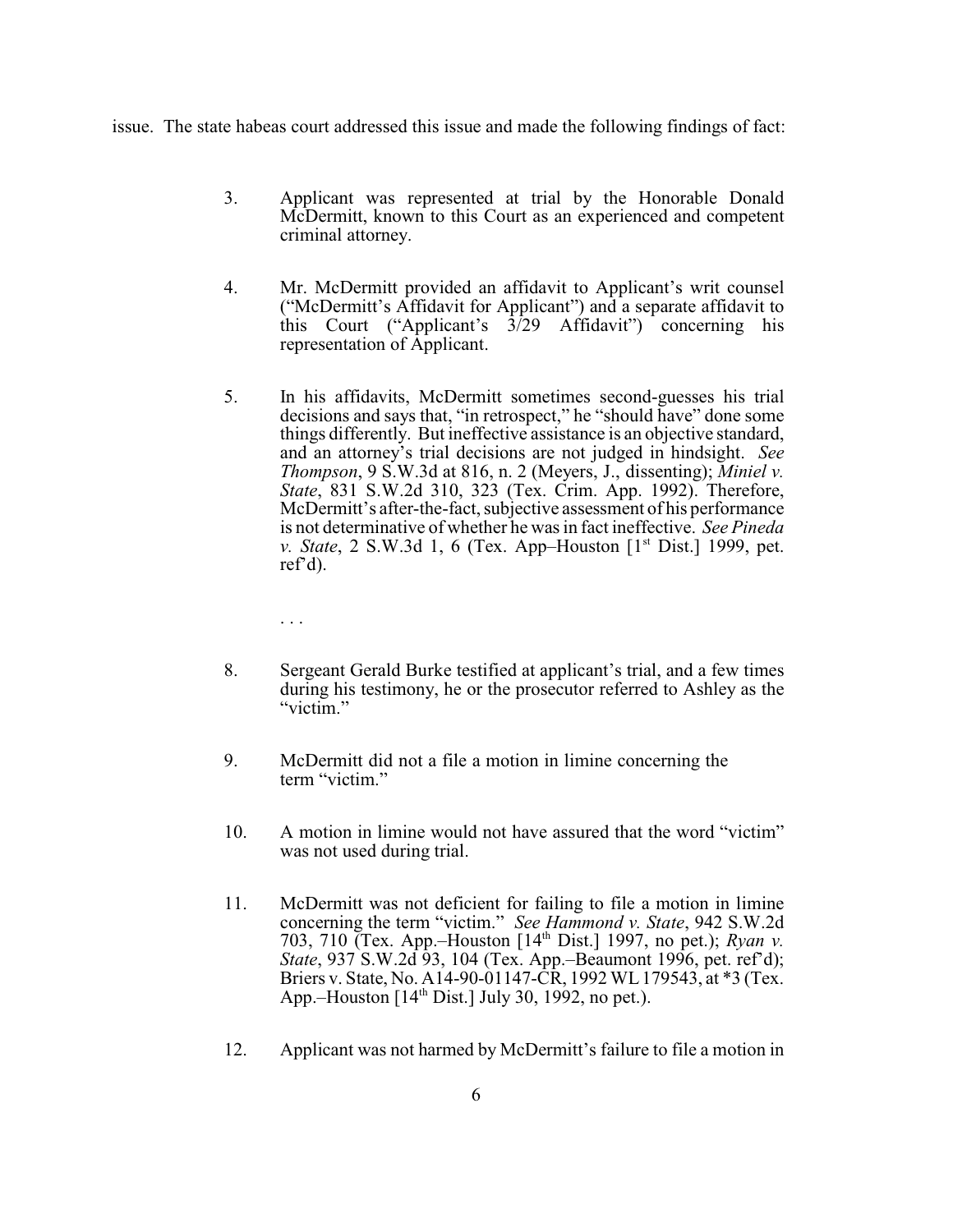limine concerning the term "victim" because Applicant has not shown how a motion in limine concerning the term "victim" would have benefitted him and he has not shown that, but for McDermitt's failure to file the motion, he would not have been convicted.

- 13. At trial, McDermitt did not object to the use of the term "victim."
- 14. McDermitt decided not to object to the use of the term "victim" because Burk came across as a "good ole boy" and Burk did not want to be perceived as "picking on him."
- 15. It is a reasonable trial strategy to avoid a perception by the jury that you are "picking on" a witness. *See Henderson v. State*, 704 S.W.2d 536, 538 (Tex. App.–Houston  $[14<sup>th</sup> Dist.]$  1986, pet. ref'd) (whether to object to evidence is a matter of trial strategy).
- 16. McDermitt's decision not to object to the use of the term "victim" was a reasonable trial strategy.
- 17. The term "victim" is not inherently prejudicial or manifestly improper. *See Casey v. State*, 215 S.W.3d 870, 886-87 (Tex. Crim. App. 2007); *Ex parte Munson*, No. 08-04-00121-CR, 2005 WL 3074683, \*4 (Tex. App.–El Paso Nov. 17, 2005, pet. ref'd); *Anderson v. State*, No. 03-00-0074-CR, 2001 WL 660931, at \*4 (Tex. App.–Austin June 14, 2001, no pet.) (not designated for publication).
- 18. McDermitt was not deficient for failing to object to the use of the term "victim."
- 19. The jury was effectively instructed by the trial court, the prosecutor, and MCDermitt that it was the exclusive judge of Ashley's credibility.
- 20. There is no evidence to suggest the jury did not following the instructions.
- 21. The use of the term "victim" did not determine the jury's assessment of Ashley's credibility. *See Torres v. State*, No. 04-98-00594-CR, 1999 WL 89934, at \*4-5 (Tex. App.–San Antonio Feb. 24, 1999, no pet.).
- 22. Applicant was not harmed by McDermitt's failure to object to the use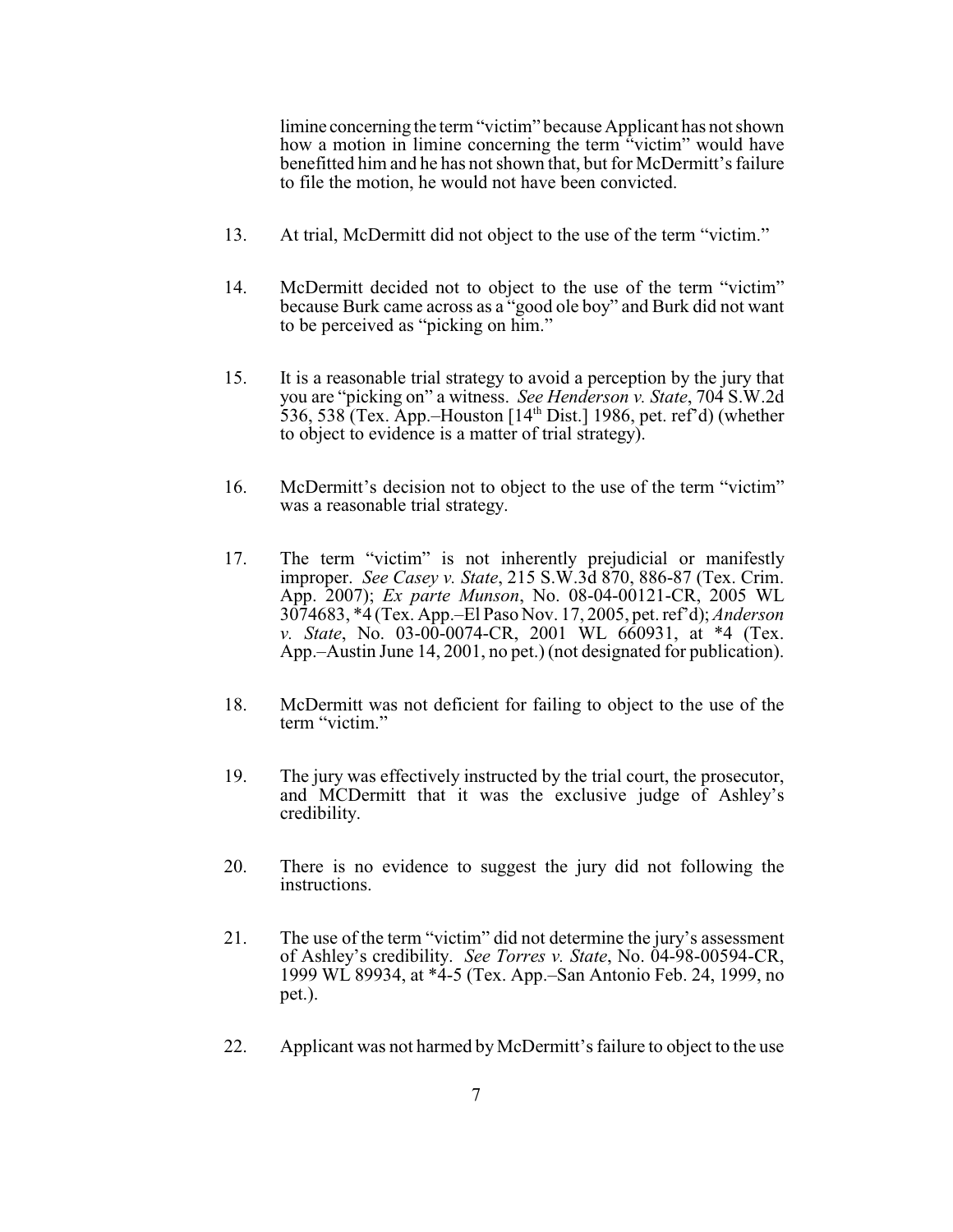of the term "victim" because Applicant has not proved that, but for McDermitt's failure to object to the use of the term, he would not have been convicted.

# *Ex parte Taylor*, Application No. 66,604-01, at \*179-181.

Petitioner has not shown that, had counsel either objected or filed a motion in limine as to the use of the word, "victim," he would not have been convicted. Moreover, counsel explained that he chose not to object because Burk was coming across as a good guy; thus, objections to Burk referring to the child as the "victim" might have appeared to be "picking" on Burk, causing the jury to disfavor Petitioner's defense. Trial counsel's strategic choices are virtually unchallengeable after a thorough investigation into the law and the relevant facts are made. *Strickland,* 466 U.S. at 690, 104 S. Ct. at 2066. Moreover, Texas courts have found that the use of language stronger than "victim" is not reversible error*. See, e.g., Lopez v. State*, 162 Tex. Crim. 454, 286 S.W.2d 424, 425 (Tex. Crim. App. 1956); *Jones v. State*, 900 S.W.2d 392, 397 (Tex. App.–San Antonio, pet. ref'd). The CCA rejected the same issue when it denied his state application for habeas corpus relief. A federal district court must be deferential to state court findings supported by the record. *Pondexter*, 346 F.3d at 149-152.

Petitioner has failed to show that the state court proceedings resulted in a decision that was contrary to, or involved an unreasonable application of, clearly established Federal law, as determined by the Supreme Court of the United States, or that the decision was based on an unreasonable determination of the facts in light of the evidence presented in the State court proceeding. *Williams*, 529 U.S. at 402-03, 120 S. Ct. at 1517-18; *Childress*, 103 F.3d at 1224-25. He has not rebutted the presumption of correctness owed to the trial court's factual findings with clear and convincing evidence to the contrary. *Valdez*, 274 F.3d at 947. He has failed to prove that counsel's decision not to object was not trial strategy. Moreover, he has not shown that trial counsel performed deficiently, or that there is a reasonable probability that, but for counsel's alleged unprofessional errors, the result of the proceeding would have been different. *Strickland*, 466 U.S.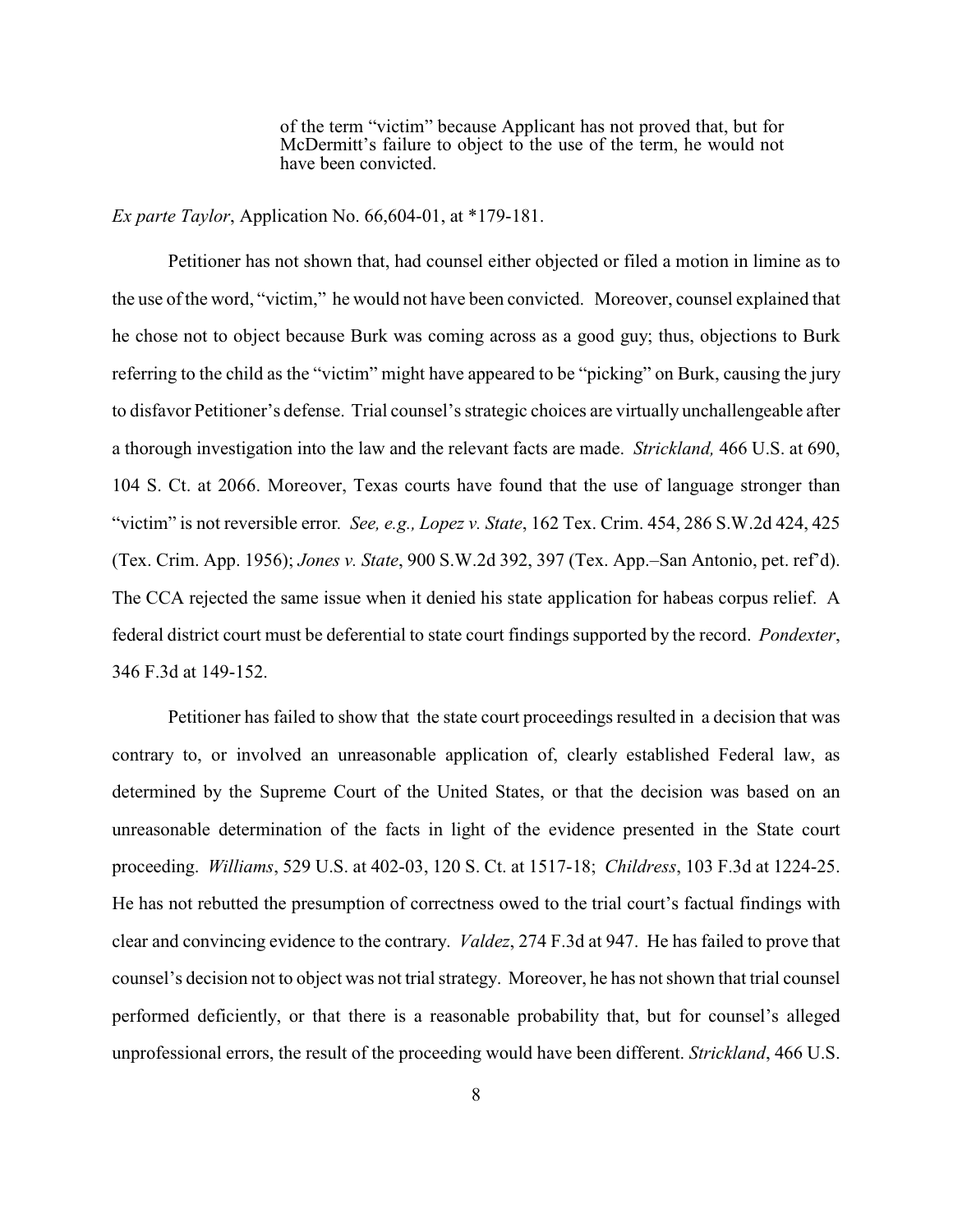at 694, 104 S. Ct. at 2068. This issue is meritless.

*Failure to Object to Testimony Concerning Complainant's Credibility*

Petitioner next asserts that several witnesses for the State gave testimony that vouched for

the complaining witness's credibility. The state habeas court found the following:

- 23. SANE nurse Carol Goldberg did not give a direct opinion on Ashley's truthfulness.
- 24. When Goldberg agreed that she believed from Ashley's oral history that "something happened," she was not offering a direct opinion on Ashley's truthfulness.
- 25. The jury was able to understand this statement in the context it was made.
- 26. The jury was able to understand that Goldberg's job was to perform SANE examinations upon receiving a referral, and it was able to understand this statement as Goldberg's explanation of why she was carrying out her job and performing the SANE examination on Ashley.
- 27. Forensic interviewer Concepcion Palmer did not give a direct opinion on Ashley's truthfulness.
- 28. When Palmer stated that Ashley was able to give her consistent answers during questioning, she was not giving a direct opinion of Ashley's truthfulness.
- 29. The jury was able to draw its own conclusion of Ashley's truthfulness from the statement. *See Schutz v. State*, 63 S.W.3d 442, 445-56 (Tex. Crim. App. 2001).
- 30. When Palmer told the prosecutor that during her interview with Ashley she developed a timeframe for the sexual abuse, she was not giving a direct opinion on Ashley's truthfulness.
- 31. The jury was able to understand that she was relaying what was on the videotape of the interview.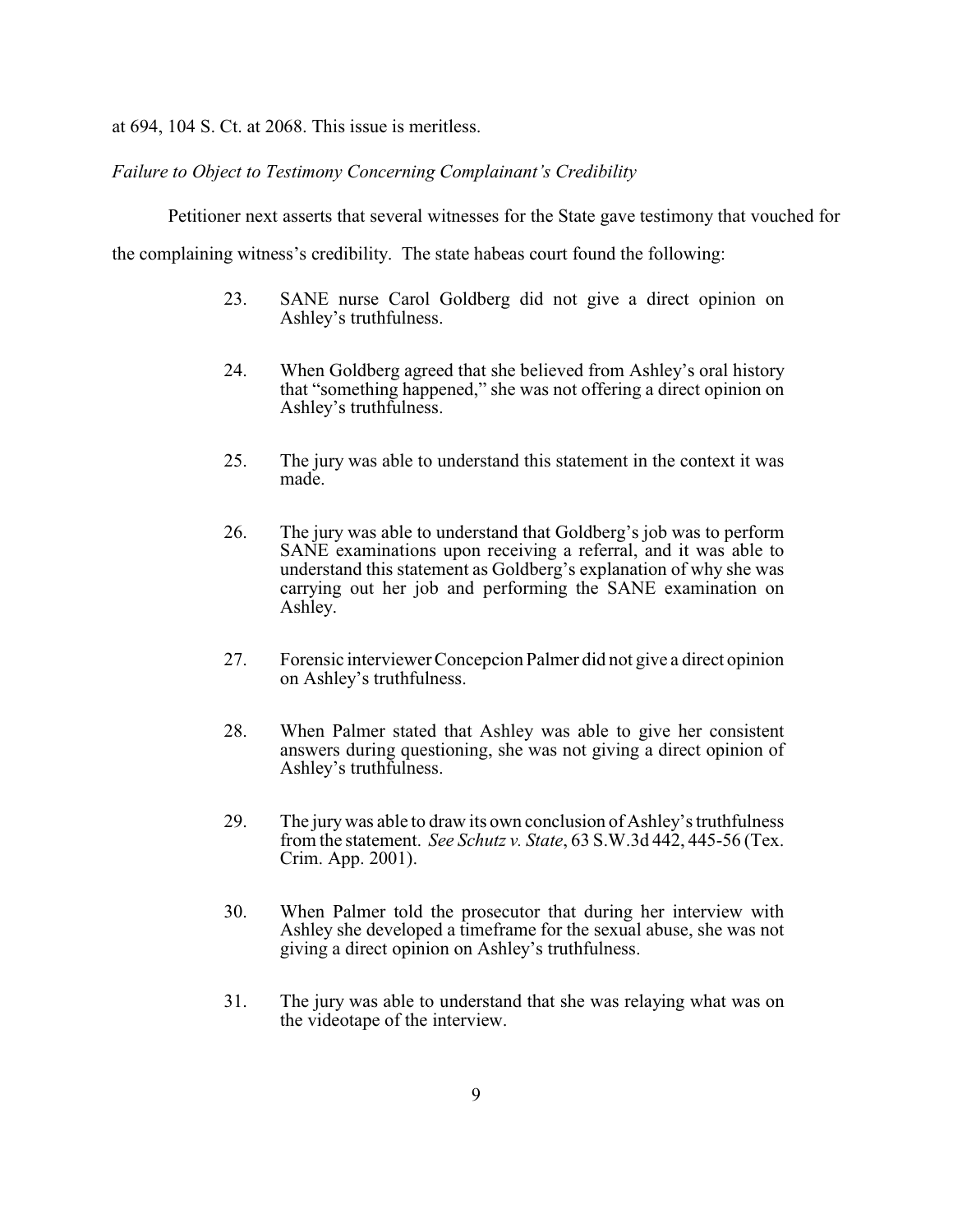- 32. CPS investigator Michelle Hiza did not give a direct opinion of Ashley's truthfulness.
- 33. The prosecutor and McDermitt effectively clarified that when Hiza referred to sexual abuse CPS had found, she had misspoken.
- 34. The jury was able to understand that Hiza had misspoken.
- 35. A motion in limine would not have assured that these statements of Goldberg, Palmer, and Hiza would not be made.
- 36. McDermitt was not deficient for failing to file a motion in limine concerning these statement or to object to these statements at trial.
- 37. The jury was effectively instructed by the trial court, the prosecutor, and McDermitt that it was the exclusive judge of Ashley's credibility.
- 38. There is no evidence to suggest the jury did not follow the instructions.
- 39. Applicant was not harmed by the statements of Goldberg, Palmer, or Hiza.
- 40. Applicant was not harmed by McDermitt's failure to file a motion in limine or to object at trial to Goldberg's, Palmer's, or Hiza's statements because Applicant has not shown that, but for McDermitt's failure to file the motion or to object to the statements, he would not have been convicted.

*Ex parte Taylor*, Application No. 66,604-01, at \*181-82. Petitioner fails to show the state habeas court's findings and conclusions are unreasonable. He has also failed to show that counsel's performance was deficient. In Texas, expert testimony that a particular witness is truthful is not admissible under Rule 702. *Yount v. State*, 872 S.W.2d 706, 711 (Tex. Crim. App. 1993). An expert may not offer a direct opinion on the truthfulness of a child complainant's allegations. *Schutz v. State*, 957 S.W.2d 52, 59 (Tex. Crim. App. 1997). An expert is not allowed to give an opinion that the complainant or class of persons to which the complainant belongs, i.e., child sexual assault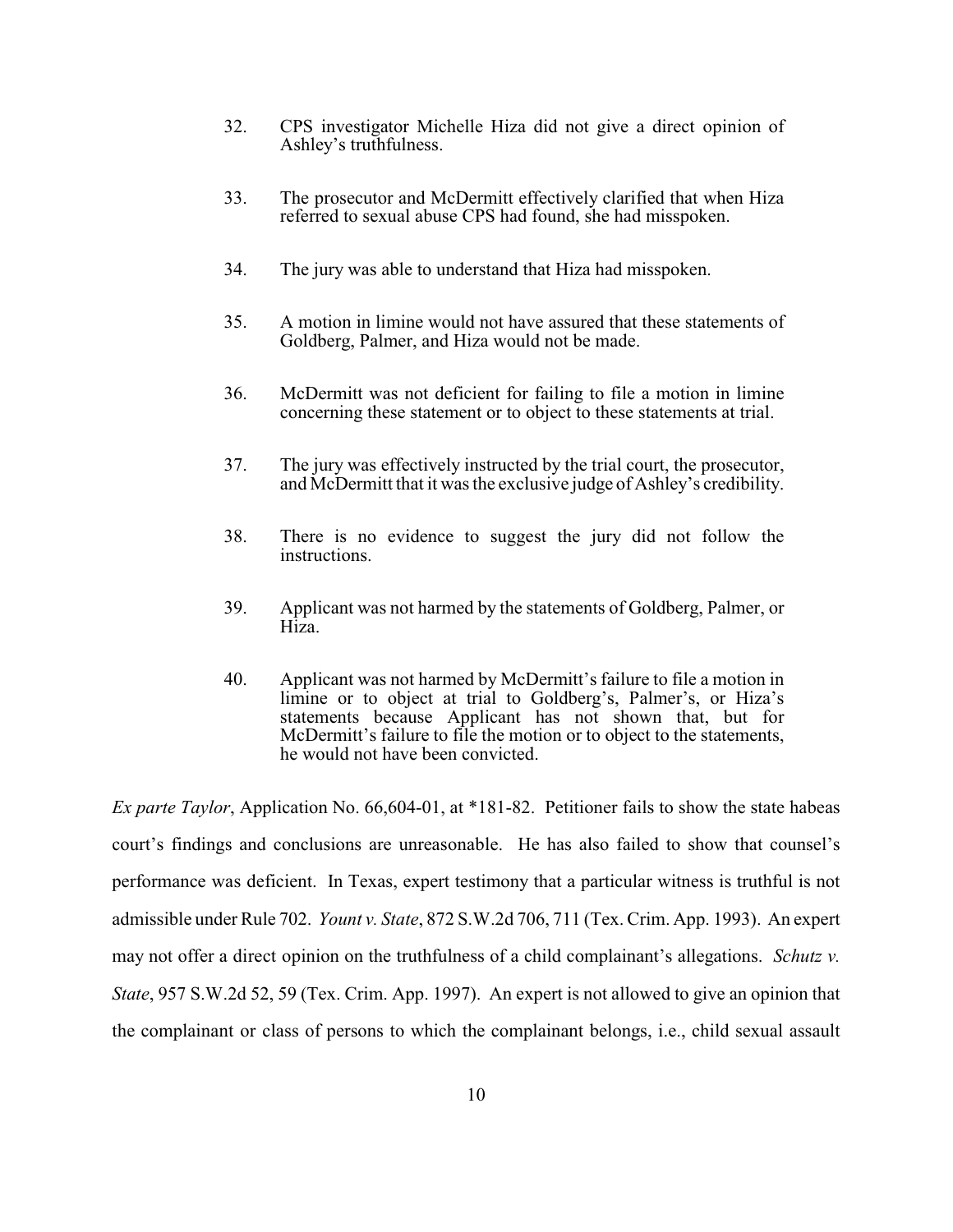victims, is truthful. *Yount*, 872 S.W.2d at 712; *cf. Schutz*, 957 S.W.2d at 70 (testimony concerning children's ability to accuratelyperceive or remember is allowed, but not a particular child's tendency to do these things). Experts on child sexual abuse "are not human lie detectors. Nor are they clairvoyant." *Yount*, 872 S.W.2d at 710. However, Texas allows expert testimony in these cases as long as the expert does not give a direct opinion about the truthfulness of a complainant. *Cohn v. State*, 849 S.W.2d 817, 819 (Tex. Crim. App. 1993). Petitioner has not shown that the expert testimony about which he complains provided a direct opinion concerning Ashley's truthfulness; thus, counsel cannot be found to be ineffective for failing to object.

The CCA rejected the same issue when it denied his state application for habeas corpus relief. Petitioner has failed to show that the state court proceedings resulted in a decision that was contrary to, or involved an unreasonable application of, clearly established Federal law, as determined by the Supreme Court of the United States, or that the decision was based on an unreasonable determination of the facts in light of the evidence presented in the State court proceeding. *Williams*, 529 U.S. at 402-03, 120 S. Ct. at 1517-18; *Childress*, 103 F.3d at 1224-25. He has not rebutted the presumption of correctness owed to the trial court's factual findings with clear and convincing evidence to the contrary. *Valdez*, 274 F.3d at 947. He has failed to prove that his trial counsel performed deficiently, or that there is a reasonable probability that, but for counsel's alleged unprofessional errors, the result of the proceeding would have been different. *Strickland*, 466 U.S. at 694, 104 S. Ct. at 2068. This issue is meritless.

### *Failure to Object to Jury Charge*

Petitioner asserts that his trial counsel was ineffective for failing to object that the jury instructions on Count II of the indictment allowed the jury to return a non-unanimous verdict of guilty. Specifically, Petitioner complains that the jury charge authorized conviction for indecency by contact without requiring the jury to agree on whether Petitioner caused Ashley's hand to touch part of his genitals or whether his hand touched part of her genitals or whether his hand touched her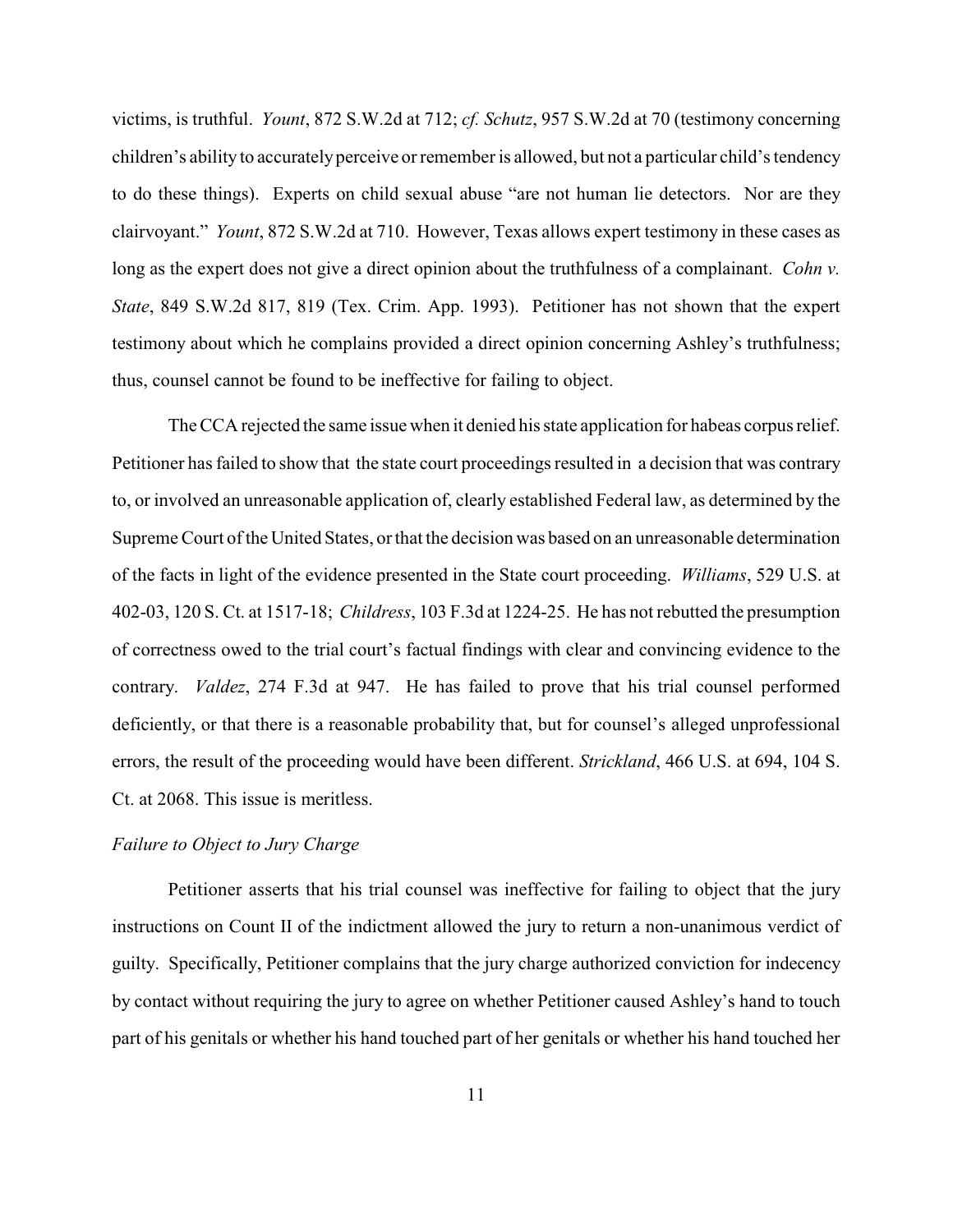breast. A review of the history of this case reveals that the state habeas court found that counsel had performed deficiently – he should have objected to the jury charge. However, the Court of Criminal Appeals (CCA) found that "the record does not support the trial court's conclusion that [Petitioner] was harmed by counsel's failure to object to the jury charge relating to the indecency with a child offense."

The CCA determined that trial counsel's performance did not prejudice Petitioner, but did not elaborate on its reasoning. However, the Fifth Circuit, in *Hoover v. Johnson*, 193 F.3d 366, 369  $(5<sup>th</sup> Cir. 1999)$ , noted that the United States Supreme Court "has not held that the Constitution imposes a jury unanimity requirement." (Citing *Richardson v. United States*, 526 U.S. 813, 119 S. Ct. 1707, 1712, 143 L. Ed.2d 985 (1999); *see also Johnson v. Louisiana*, 406 U.S. 356, 366, 92 S. Ct. 1620, 1635, 32 L. Ed.2d 152, 162 (1972) (Powell, J., concurring) (noting that "in criminal cases due process of law is not denied by a state law [that] dispenses with . . . the necessity of a jury of twelve, or unanimity in the verdict."). The Fifth Circuit goes on to note in its consideration of the *Richardson* case, that the Supreme Court has not expounded "a constitutional requirement that statecourt juries must agree to a single act that satisfies the overt act element of the relevant crime, and then identify that act in a special ballot." *Hoover*, 193 F.3d at 369-70. Accordingly, although Petitioner is complaining about his federal constitutional right to effective assistance of counsel, his specific complaint is that counsel was ineffective for failing to object to a state-created right of a jury unanimity requirement. The CCA, interpreting the laws of Texas, found that Petitioner was not prejudiced by counsel's failure to object. Federal habeas corpus relief will not issue to correct errors of state constitutional, statutory, or procedural law, unless a federal issue is also present. *Estelle*, 502 U.S. at 67-68, 112 S. Ct. at 479-80; *West*, 92 F.3d at 1404. In deciding that Petitioner was not prejudiced by trial counsel's performance, the CCA implicitly found that the jury charge did not violate the state constitutional guarantee of a unanimous verdict. When reviewing state proceedings, a federal court does not sit as a super state appellate court, *Dillard*, 780 F.2d at 513. The Fifth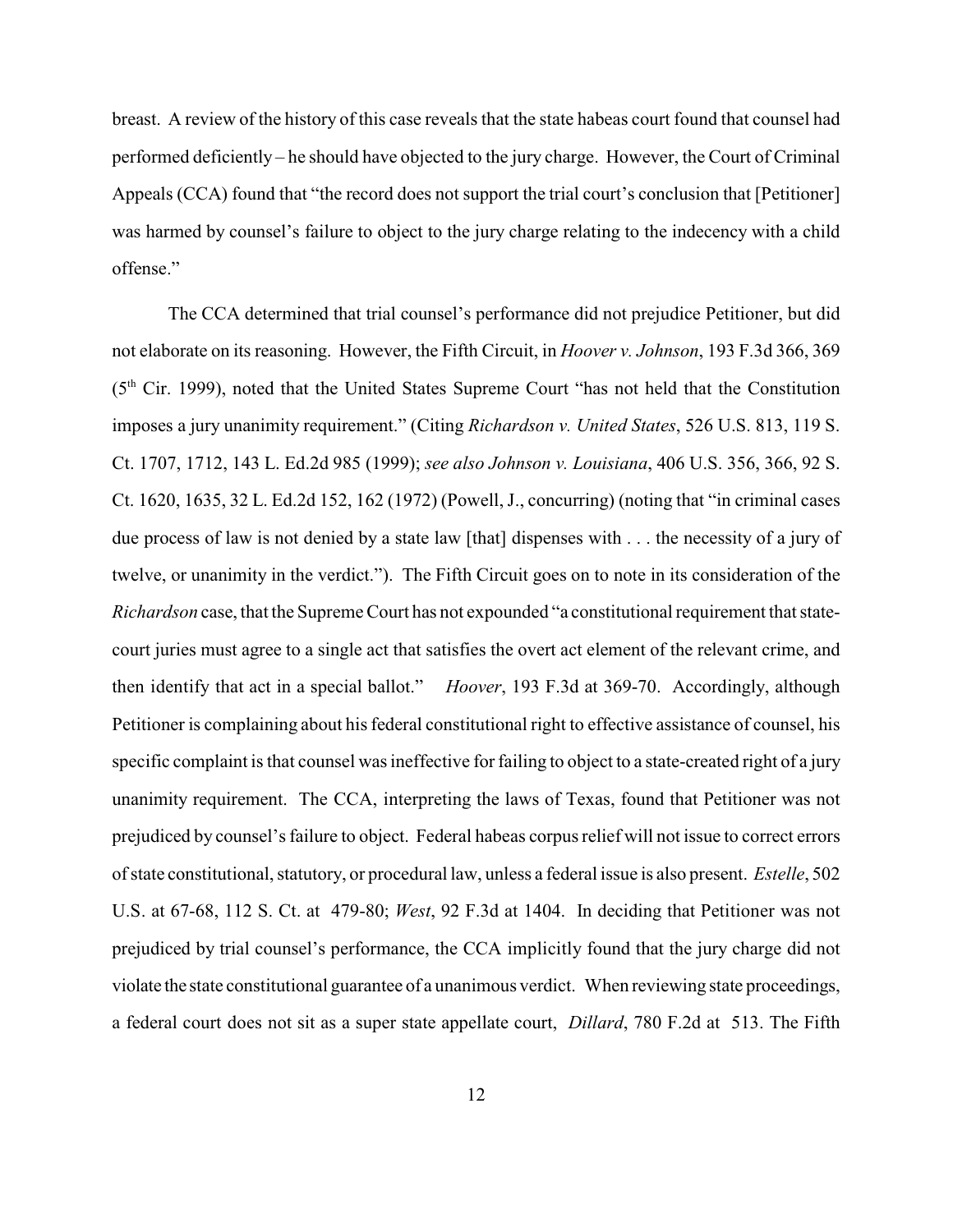Circuit has repeatedly held that it is not the function of a federal court in a habeas proceeding to review a state's interpretation of its own law, deferring instead, to the state court's interpretation of its statute. *Weeks v. Scott*, 55 F.3d 1059. 1063 (5<sup>th</sup> Cir. 1995).

Petitioner has not shown that the state court proceedings resulted in a decision that was contrary to, or involved an unreasonable application of, clearly established Federal law, as determined by the Supreme Court of the United States, or that the decision was based on an unreasonable determination of the facts in light of the evidence presented in the State court proceeding. *Williams*, 529 U.S. at 402-03, 120 S. Ct. at 1517-18; *Childress*, 103 F.3d at 1224-25. The CCA rejected this issue when it denied his state application for habeas corpus relief, and Petitioner has not shown that he received ineffective assistance of counsel – that, but for counsel's alleged unprofessional errors, the result of the proceedingwould have been different. *Strickland*, 466 U.S. at 694, 104 S. Ct. at 2068. This issue is without merit.

# *Failure to Object to Prosecutor's Argument*

Petitioner contends that trial counsel was ineffective in failing to object when the prosecutor asked the jury to consider that Petitioner's wife, Katrina, did not testify in his behalf, and to infer that her testimony would not have been helpful to him. Specifically, Petitioner claims the prosecutor's argument was improper because, under the Texas Rules of Evidence, "she could not have testified that the complainant was making up the allegation or that petitioner 'would never do something like that.'" The state habeas court made the following findings and conclusions:

- 88. When the prosecutor asked in argument why Applicant had not called Katrina to testify, she did not intend that Katrina would literally testify "Ashley is a liar" or "Ashley is making this up" or "Applicant would never do anything like that."
- 89. The prosecutor was responding to Applicant's testimony that Katrina had been with him or knew about his explanatory interactions with Ashley.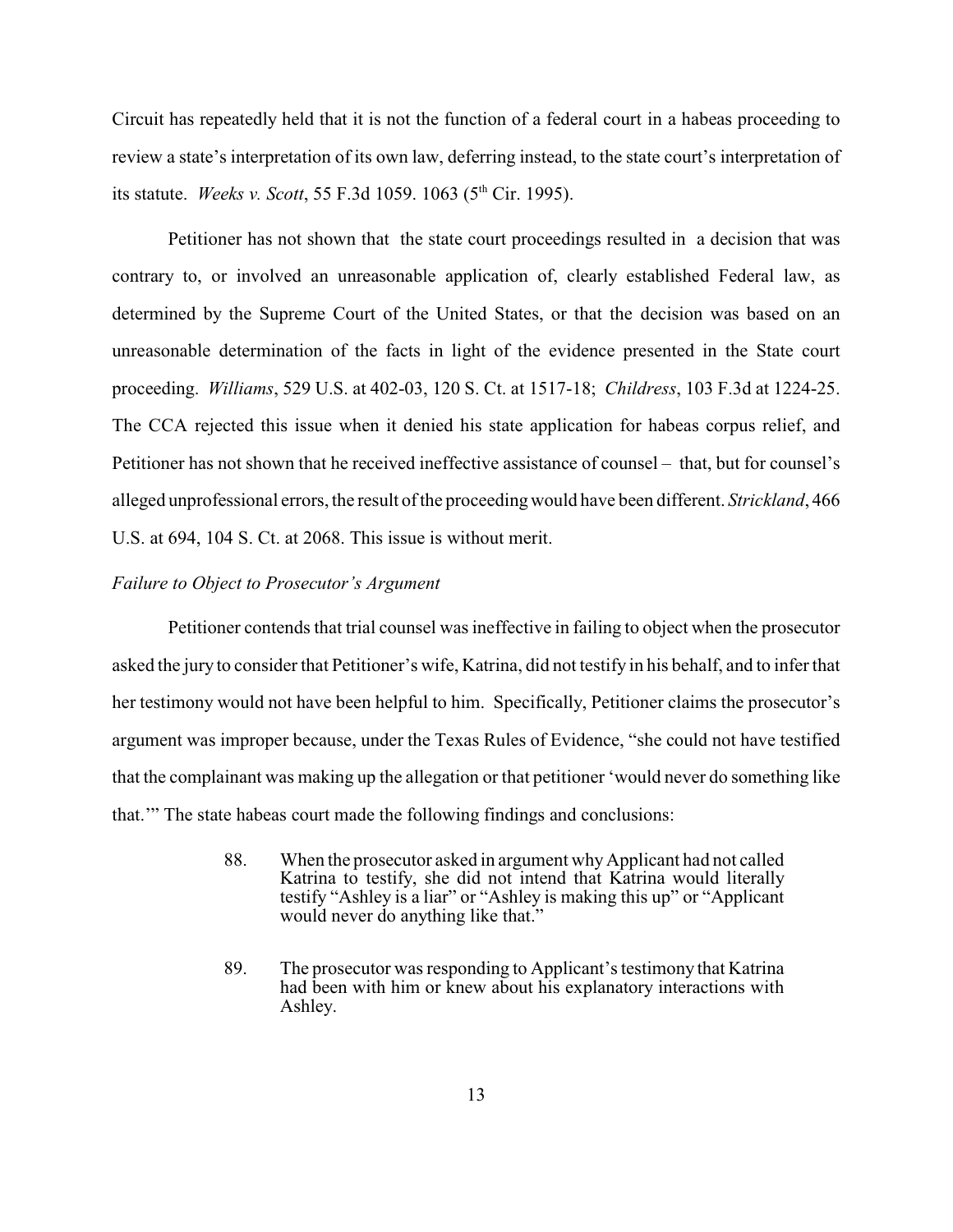- 90. The prosecutor's argument was proper as a summation of the evidence or a reasonable deduction from the evidence. *See Wesbrook v. State*, 29 S.W.3d 103, 115 (Tex. Crim. App. 2000).
- 91. If McDermitt had objected to the argument, his objection would not have been sustained.
- 92. McDermitt was not deficient for failing to object to the argument. *See Ex parte Chandler*, 182 S.W.3d 350, 356 (Tex. Crim. App. 2005) (noting trial counsel is not ineffective for failing to make futile requests); *Ingham v. State*, 679 S.W.2d 503, 509 (Tex. Crim. App. 1984) (isolated failure to object to improper argument does not constitute ineffective assistance of counsel).
- 93. Applicant was not harmed by McDermitt's failing to object to the argument because he has not shown that, but for McDermitt's failing to object, he would not have been convicted.

*Ex parte Taylor*, Application No. 66,604-01, at \*186-87.

Claims of prosecutorial misconduct are determined on a case by case basis. *Stahl v. State*, 749 S.W.2d 826, 830 (Tex. Crim. App. 1988). Prosecutorial misconduct has been found where the prosecutor's actions deliberately violated an express court order and where the prosecutor's misconduct was "so blatant as to border on being contumacious." *Id*. at 831. It may also be shown where the prosecutor asks a question that is clearly calculated to inflame the minds of the jury and is of such a character as to suggest the impossibility of withdrawing the impression produced. *See Huffman*, 746 S.W.2d 212, 218 (Tex. Crim. App. 1988).

Where improper prosecutorial argument is asserted as a basis for habeas relief, "it is not enough that the prosecutor's remarks were undesirable or even universally condemned.'" *Darden v. Wainwright*, 477 U.S. 168, 181, 106 S. Ct. 2462, 91 L. Ed.2d 144 (1986). Rather, the relevant question is whether the prosecutor's comments "so infected the trial with unfairness as to make the resulting conviction a denial of due process." *Id*. In order to constitute a denial of due process, the acts complained of must be of such character as to necessarily prevent a fair trial. *Jones v. Scott*, 69 F.3d 1255, 1278 ( $5<sup>th</sup>$  Cir. 1995). Moreover, the burden is on the habeas petition to show a reasonable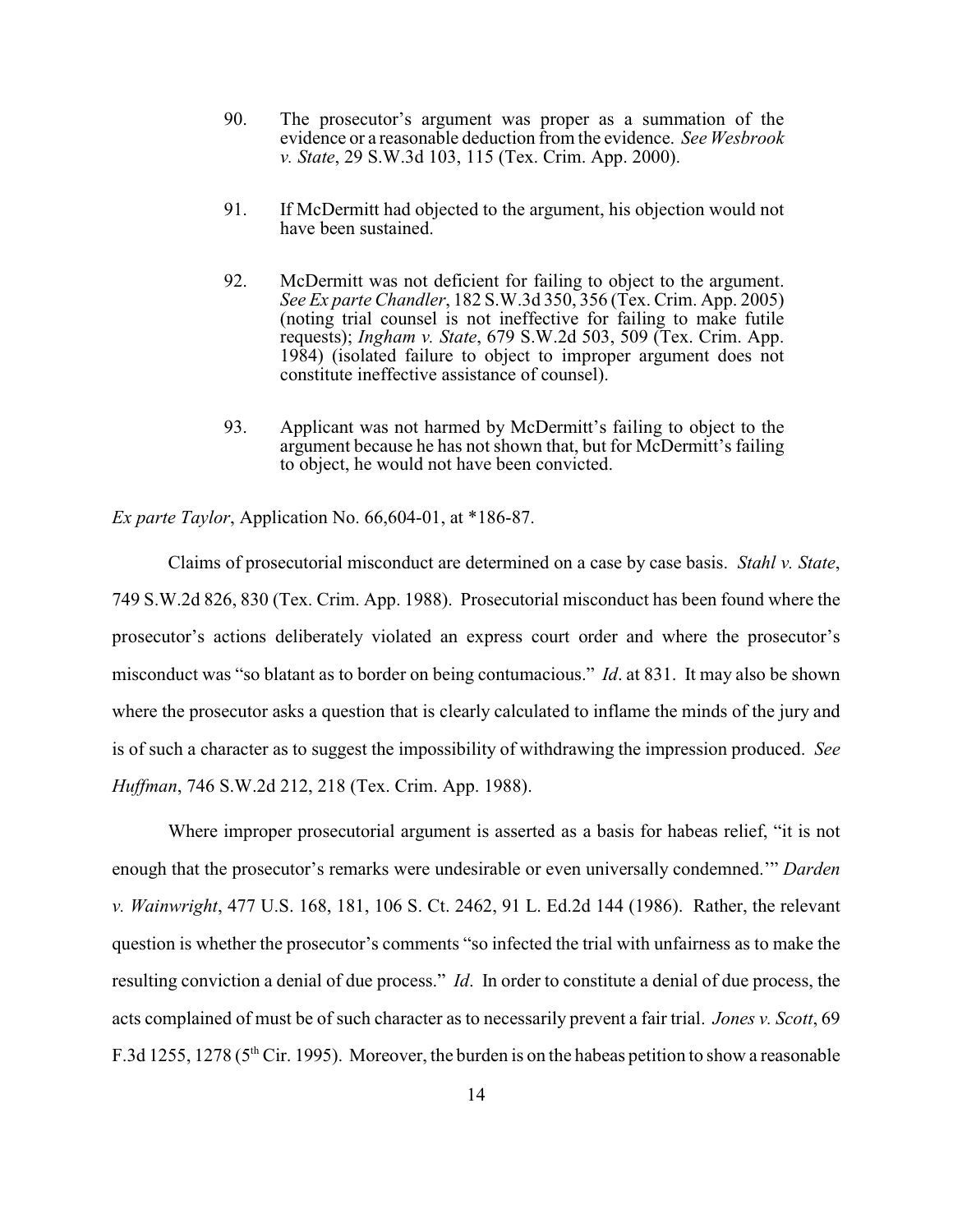probability that, but for the remarks, the result would have been different.<sup>1</sup> Id.

Proper jury argument generally falls into one of four categories: summations of the evidence, reasonable deductions from the evidence, answering the opposition's argument, and a plea for law enforcement. *Ward v. Dretke*, 420 F.3d 479, 497 (5<sup>th</sup> Cir. 2005); *Alejandro v. State*, 493 S.W.2d 230, 231 (Tex. Crim. App. 1973). Here, Petitioner complains that his trial counsel failed to object to the prosecutor's comment that Katrina, Petitioner's wife, did not testify. The state habeas court found that the argument was proper as a summation of the evidence or a reasonable deduction from the evidence. It noted that the prosecutor was responding to Petitioner's testimony that Katrina had been with him and knew about his interactions with Ashley. Petitioner has not shown that the prosecutor's actions were violative of a court order or that they were calculated to inflame the minds of the jury. Nor has he shown that the prosecutor's comments prevented a fair trial.

Petitioner fails to show that the prosecutor's comments were improper; thus, counsel cannot be found to be ineffective for failing to object. The CCA rejected the same issue when it denied his state application for habeas corpus relief. Petitioner has not rebutted the presumption of correctness owed to the trial court's factual findings with clear and convincing evidence to the contrary. *Valdez*, 274 F.3d at 947. He has failed to prove that his trial counsel performed deficiently, or that there is a reasonable probability that, but for counsel's alleged unprofessional errors, the result of the proceeding would have been different. *Strickland*, 466 U.S. at 694, 104 S. Ct. at 2068. He has also failed to show that the state court proceedings resulted in a decision that was contrary to, or involved an unreasonable application of, clearly established Federal law, as determined by the Supreme Court ofthe United States, or that the decision was based on an unreasonable determination of the facts in light of the evidence presented in the State court proceeding. *Williams*, 529 U.S. at

<sup>&</sup>lt;sup>1</sup>Counsel's failure to object to an argument at trial is an indication that it was not perceived as having a substantial adverse effect. *Id*.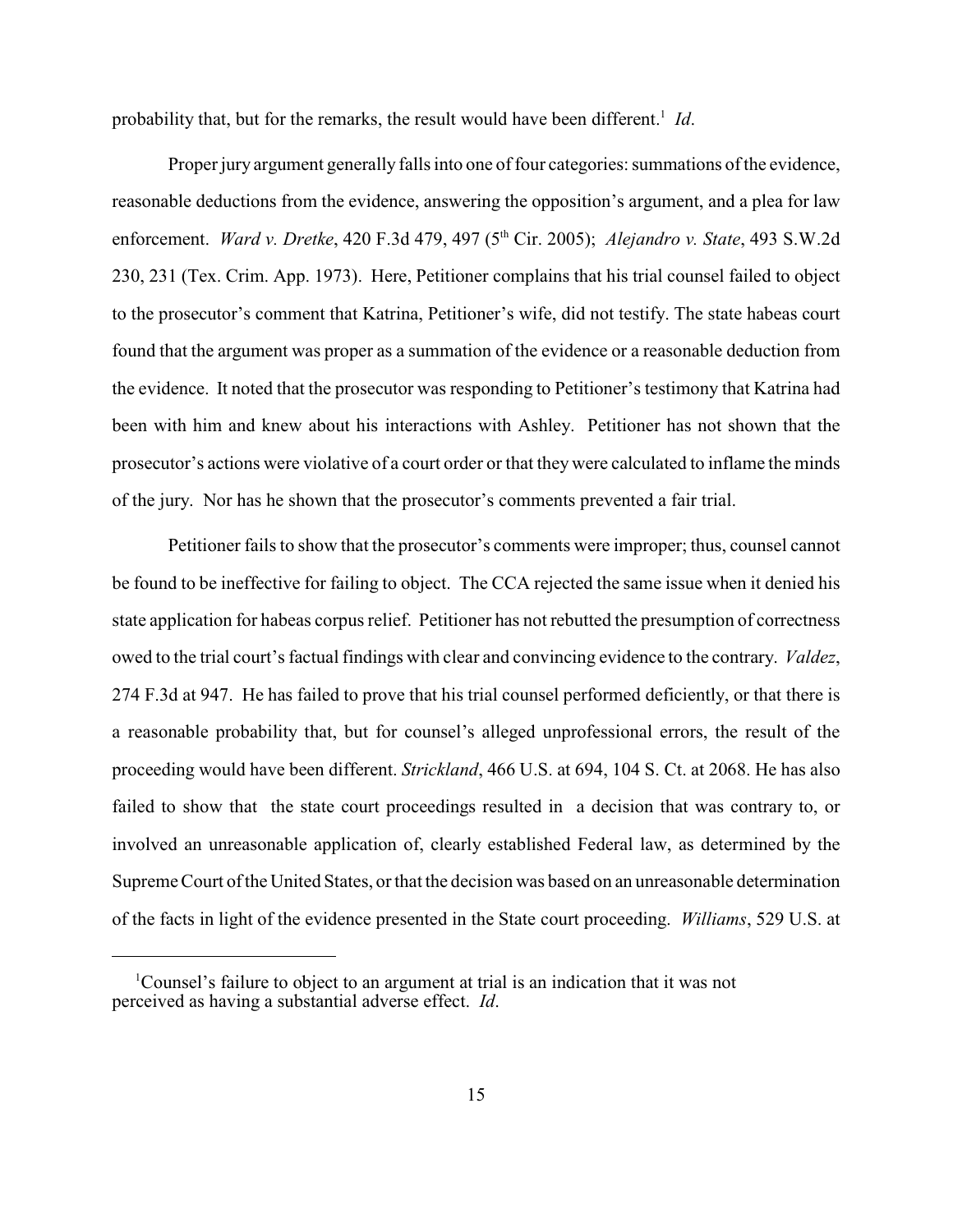402-03, 120 S. Ct. at 1517-18; *Childress*, 103 F.3d at 1224-25. This issue is meritless.

### Eliciting Testimony Concerning Complainant's Fear of Petitioner

Petitioner claims that his counsel was ineffective in eliciting testimony from the complainant that she feared Petitioner would kill her if she reported his actions to anyone. The state habeas court made the following findings and conclusions:

- 60. McDermitt did not believe Ashley was afraid of Applicant.
- 61. McDermitt did not think Ashley's fear of Applicant would be believable.
- 62. McDermitt's question was a reasonable attempt to expose Ashley's fears as irrational.
- 63. McDermitt was not deficient for asking Ashley the question.
- 64. Applicant was not harmed by McDermitt asking Ashley what she thought Applicant would do to her if she told about the abuse because he has not show that, but for McDermitt asking the question, he would not have been convicted.

*Ex parte Taylor*, Application No. 66,604-01, at \*184.

Trial counsel submitted that his questioning of Ashley was trial strategy. He did not believe that Ashley was afraid of Petitioner and thought that the questioning would show just that. Further, Ashley had already testified, without objection, that she had not reported the abuse earlier because she was afraid what Petitioner might do if he found out, that he had told her to tell nobody, and that, although he had not threatened her, she was afraid of what would happen if she told. Petitioner has failed to prove that his trial counsel performed deficiently, or that there is a reasonable probability that, but for counsel's alleged unprofessional errors, the result of the proceeding would have been different. *Strickland*, 466 U.S. at 694, 104 S. Ct. at 2068. Trial counsel's strategic choices are virtually unchallengeable after a thorough investigation into the law and relevant facts are made.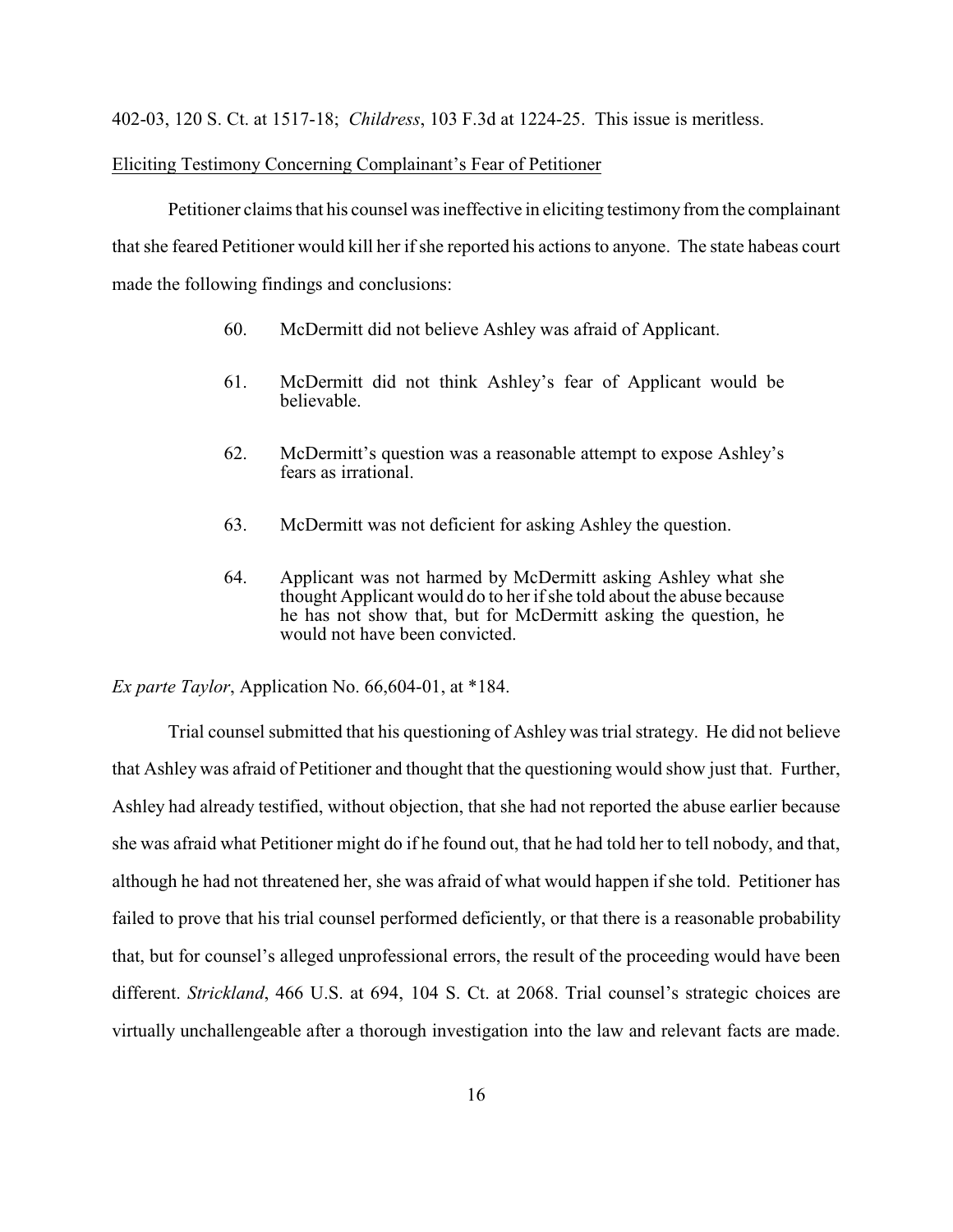*Strickland,* 466 U.S. at 690, 104 S. Ct. at 2066. A federal district court must be deferential to state court findings supported by the record. *Pondexter*, 346 F.3d at 149-152.

The CCA rejected the same issue when it denied his state application for habeas corpus relief. Petitioner has failed to show that the state court proceedings resulted in a decision that was contrary to, or involved an unreasonable application of, clearly established Federal law, as determined by the Supreme Court of the United States, or that the decision was based on an unreasonable determination of the facts in light of the evidence presented in the State court proceeding. *Williams*, 529 U.S. at 402-03, 120 S. Ct. at 1517-18; *Childress*, 103 F.3d at 1224-25. He has not rebutted the presumption of correctness owed to the trial court's factual findings with clear and convincing evidence to the contrary. *Valdez*, 274 F.3d at 947. This issue is meritless.

# Conclusion

Federal habeas corpus relief will not issue to correct errors of state constitutional, statutory, or procedural law, unless a federal issue is also present. *Estelle*, 502 U.S. at 67-68, 112 S. Ct. at 479- 80; *West*, 92 F.3d at 1404. Petitioner has not rebutted the presumption of correctness owed to the trial court's factual findings with clear and convincing evidence to the contrary. *Valdez*, 274 F.3d at 947. A federal district court must be deferential to state court findings supported by the record. *Pondexter*, 346 F.3d 149-152. Petitioner has failed to show that the state court proceedings resulted in a decision that was contrary to, or involved an unreasonable application of, clearly established Federal law, as determined by the Supreme Court of the United States, or that the decision was based on an unreasonable determination of the facts in light of the evidence presented in the State court proceeding. *Williams*, 529 U.S. at 402-03, 120 S. Ct. at 1517-18; *Childress*, 103 F.3d at 1224-25. He has also failed to prove that there is a reasonable probability that, but for counsel's alleged unprofessional errors, the result of the proceeding would have been different. *Strickland*, 466 U.S. at 694, 104 S. Ct. at 2068. Petitioner has failed to show a transgression of his constitutional rights or a miscarriage of justice. *United States v. Vaughn*, 955 F.2d 367, 368 (5<sup>th</sup> Cir. 1992). Accordingly,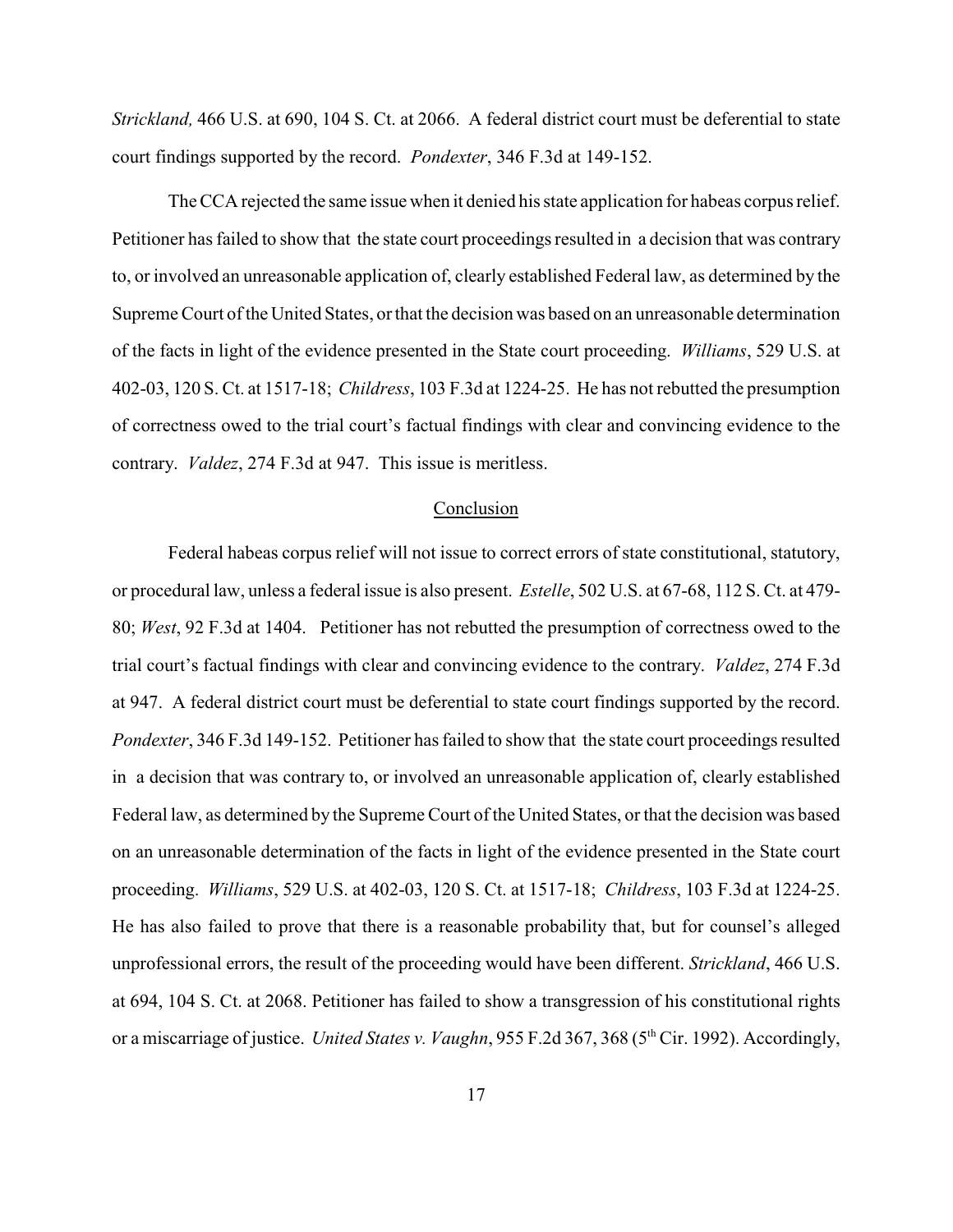his petition should be dismissed.

### Certificate of Appealability

An appeal may not be taken to the court of appeals from a final order in a proceeding under § 2254 "unless a circuit justice or judge issues a certificate of appealability." 28 U.S.C. §  $2253(c)(1)(B)$ . Although Petitioner has not yet filed a notice of appeal, it is respectfully recommended that this Court, nonetheless, address whether he would be entitled to a certificate of appealability. *See Alexander v. Johnson*, 211 F.3d 895, 898 (5th Cir. 2000) (A district court may *sua sponte* rule on a certificate of appealability because "the district court that denies a petitioner relief is in the best position to determine whether the petitioner has made a substantial showing of a denial of a constitutional right on the issues before the court. Further briefing and argument on the very issues the court has just ruled on would be repetitious.").

A certificate of appealability may issue only if a petitioner has made a substantial showing of the denial of a constitutional right. 28 U.S.C. § 2253(c)(2). The Supreme Court fully explained the requirement associated with a "substantial showing of the denial of a constitutional right" in *Slack v. McDaniel*, 529 U.S. 473, 484, 120 S. Ct. 1595, 1603-04, 146 L. Ed.2d 542 (2000). In cases where a district court rejected a petitioner's constitutional claims on the merits, "the petitioner must demonstrate that reasonable jurists would find the district court's assessment of the constitutional claims debatable or wrong." *Id.*; *Henry v. Cockrell*, 327 F.3d 429, 431 (5th Cir. 2003). "When a district court denies a habeas petition on procedural grounds without reaching the petitioner's underlying constitutional claim, a COA should issue when the petitioner shows, at least, that jurists of reason would find it debatable whether the petition states a valid claim of the denial of a constitutional right and that jurists of reason would find it debatable whether the district court was correct in its procedural ruling." *Id.*

In this case, it is respectfully recommended that reasonable jurists could not debate the denial of Petitioner's § 2254 motion on substantive or procedural grounds, nor find that the issues presented